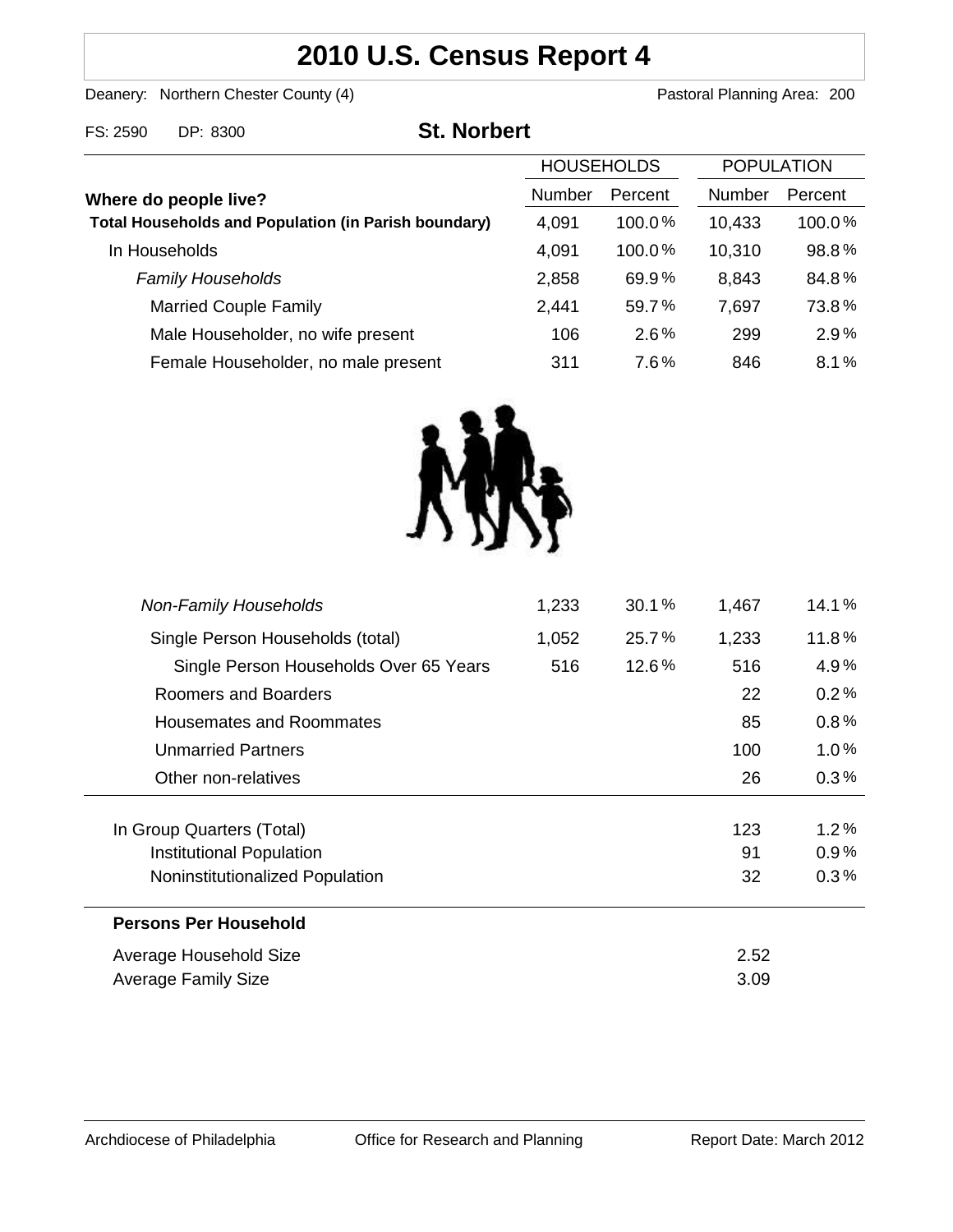# **2010 U.S. Census Report 4**

Deanery: Northern Chester County (4) Deanery: Northern Chester County (4)

FS: 2590 DP: 8300 **St. Norbert**

|                                                      |                | <b>POPULATION</b> |  |
|------------------------------------------------------|----------------|-------------------|--|
| Where do Children - Under Age 18 Live?               | Number         | Percent           |  |
| Total Children - Under Age 18 (in Parish boundary)   | 2,561          | 100.0%            |  |
| In Households                                        | 2,554          | 99.7%             |  |
| Householder or spouse is under 18                    | 0              | 0.0%              |  |
| With Related:                                        |                |                   |  |
| Married-Couple Family                                | 2,174          | 84.9%             |  |
| Male Householder, No Wife Present                    | 70             | 2.7%              |  |
| Female Householder, No Husband Present               | 231            | 9.0%              |  |
| <b>Other Related Householder</b>                     | 14             | 0.5%              |  |
| <b>With Non-Relatives</b>                            | 10             | 0.4%              |  |
| <b>Grandparent Householder</b>                       | 55             | 2.1%              |  |
| In Group Quarters                                    | $\overline{7}$ | 0.3%              |  |
| Institutionalized population                         | $\overline{7}$ | 0.3%              |  |
| Noninstitutionalized population                      | 0              | 0.0%              |  |
| Where do Adults - Age 65 and Older - Live?           |                |                   |  |
| Total Adults - Age 65 and Older (in Parish boundary) | 1,919          | 100.0%            |  |
| In Households                                        | 1,856          | 96.7%             |  |
| Family Households:                                   | 1,277          | 66.6%             |  |
| Is Householder or Spouse                             | 1,172          | 61.1%             |  |
| With Other Relative Householder                      | 20             | 1.0%              |  |
| With Non-Related Householder                         | 3              | 0.1%              |  |
| is Parent                                            | 54             | 2.8%              |  |
| is Parent-in-Law                                     | 28             | 1.5%              |  |
| In Non-family Households:                            | 579            | 30.2%             |  |
| Male Living Alone                                    | 119            | 6.2%              |  |
| Male not Living Alone                                | 12             | $0.6\%$           |  |
| Female Living Alone                                  | 396            | 20.7%             |  |
| Female not Living Alone                              | 14             | 0.8%              |  |
| Other                                                | 37             | 1.9%              |  |
| In Group Quarters                                    | 63             | 3.3%              |  |
| Institutionalized population                         | 55             | 2.9%              |  |
| Noninstitutionalized population                      | 8              | 0.4%              |  |
| <b>Housing Units in the Parish boundary</b>          |                |                   |  |
| <b>Total Housing Units</b>                           | 4,350          | 100.0%            |  |
| Occupied                                             | 4,091          | 94.0%             |  |
| Owner-Occupied                                       | 3,268          | 75.1%             |  |
| Renter-Occupied                                      | 823            | 18.9%             |  |
| Vacant                                               | 259            | $6.0\,\%$         |  |

Archdiocese of Philadelphia **Office for Research and Planning** Report Date: March 2012